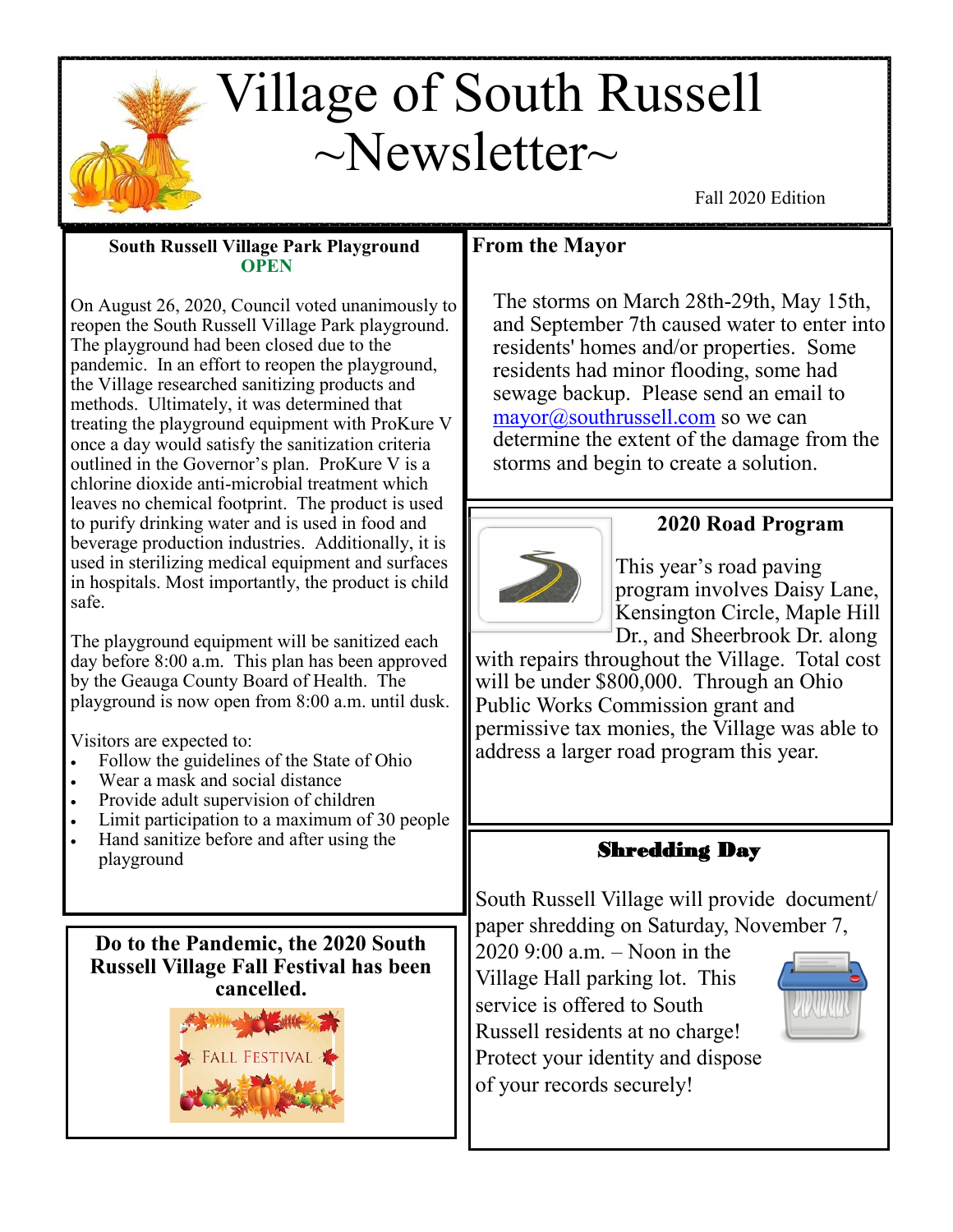#### **Preventing Crimes of Opportunity**

When it comes to your home and your vehicle, never leave doors unlocked or windows open, and ALWAYS close overhead garage doors, especially at night.

Theft from an unlocked vehicle is a common crime of opportunity. The most effective way to prevent this type of crime is to limit the criminal's ability and/or opportunity to commit the crime. Below are a few suggestions to keep you from becoming a victim:

- Keep your vehicle locked at all times  $$ even in your own driveway or garage
- Do not leave valuables in plain view
- Keep all valuables in the trunk or take them with you
- Do not leave any cell phone chargers, cables, or electronic devices in plain sight. It may give the impression that you have electronics somewhere inside the vehicle
- Once home, unload your valuables immediately and do not store them inside your vehicle
- Close your garage door

# **Utility Information**

#### **WATER SERVICE:**

The west end of the Village receives **water services from Chagrin Falls Water Department: 440-247-5050.** For developments with their own water system, contact the **Homeowners Association or Management Company** if issues arise. Homeowners with private wells should contact individual service providers in the

#### **SANITARY SEWERS/WASTEWATER:**

event of well or pump failures.

Sanitary Sewer System issues should be directed to the **Geauga County Department of Water Resources 440-279-1970.**

#### **FIRST ENERGY:**

To report a power outage, call **1-888- LIGHTSS (1-888-544-4877)** or **[report the](https://www.firstenergycorp.com/outages_help/Report_Power_Outages.html)  [outage online.](https://www.firstenergycorp.com/outages_help/Report_Power_Outages.html)**

#### **DOMINION EAST OHIO GAS:**

**Customer service is available 7 a.m. - 7 p.m., Monday – Friday—1-800-362-7557 For emergency service, 24 hours a day—1- 877-542-2630.** 

# **BACK TO SCHOOL**

With schools back in session, please be observant of the School Zone Speed Limit. When flashing, the speed limit is 20 mph. Please also be aware of changing School Zone flashing light patterns due to pandemic school scheduling. Likewise, note that it is ILLEGAL to go around a stopped school bus. Keep our children safe by adhering to these rules!





# **Attention!**

On July 13, 2020 the Council of the Village of South Russell passed the following legislation:

**Resolution authorizing the Village to discard refuse, street scrapings, and other personal property, such as dirt, grindings, and mulch, that is under the control of the Village Street Department but not needed for the improvement of Village property and no longer necessary to the Village Street Department and determined by the Village to be not needed for public use and of no value to the Village.** 

Individuals interested in being placed on a list to obtain such materials when they become available should contact Street Commissioner Tim Alder at (440) 338-3891 or email [streets@southrussell.com](mailto:streets@southrussell.com)

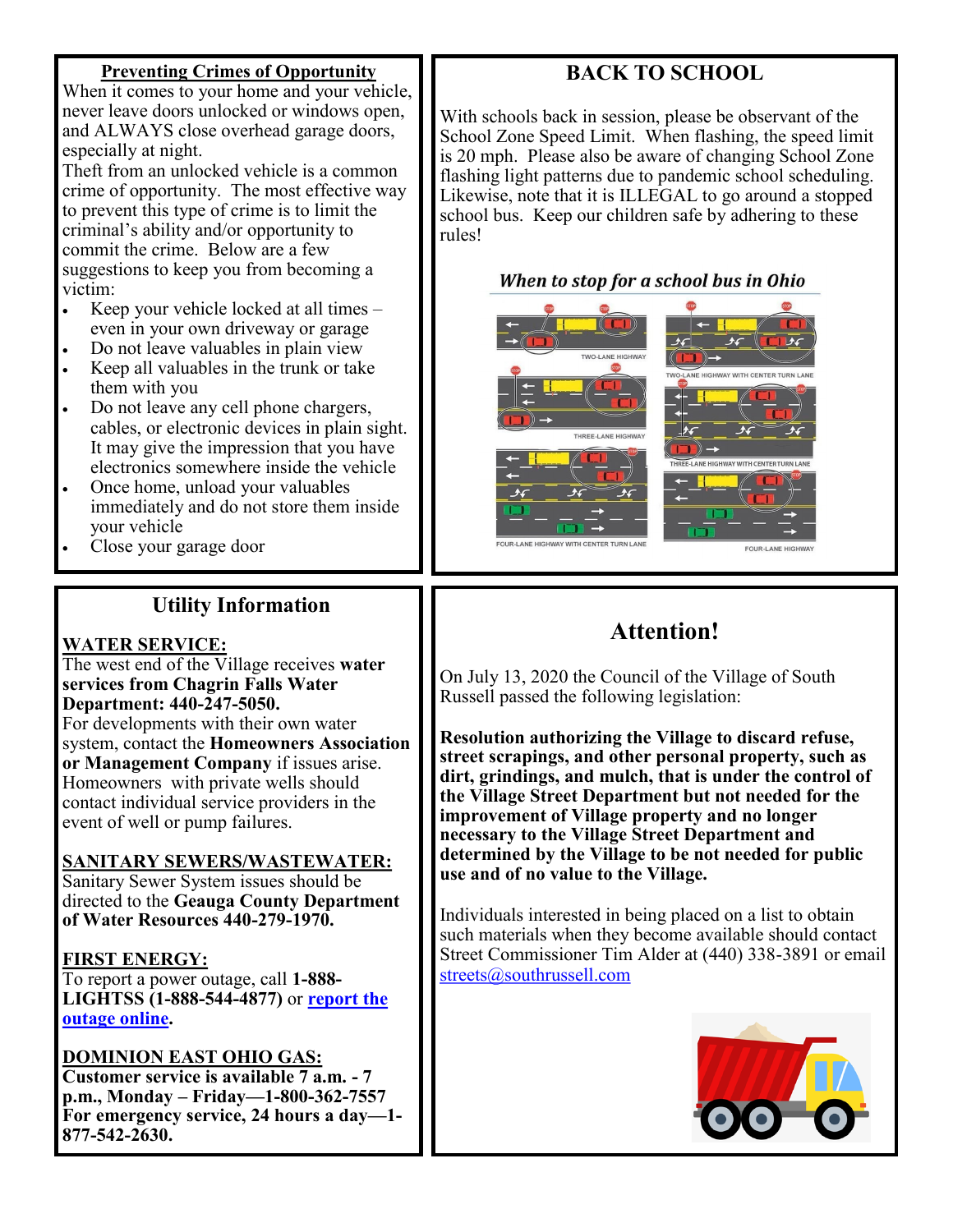

# **ELECTION DAY NOVEMBER 3, 2020**

The deadline to register to vote in the November 3, 2020 General Election is **October 5th, 2020.** Registration or change of address may be done at any public library branch, Bureau of Motor Vehicles, high schools or vocational schools, Office of the Board of Elections, or by mail.

Anyone who is registered to vote may do so by **Absentee Ballot**. A separate application must be completed for EACH election. Applications can be found on the Board of Election website **https:// boelections.co.geauga.oh.us** or by contacting the Board of Elections (440) 279-2030. The application for an absentee ballot must be received by the Geauga Board of Elections by noon on October 31, 2020. If returning the ballot by mail, it must be postmarked by the day before the election, November 2, 2020. If returning it to the Board of Elections, it must be submitted by 7:30 pm election night. A drop box is available outside the Board of Election offices for ballot submission as well.

Ballots will begin to be mailed October 6, 2020, and **early voting** at the Geauga County Board of Election begins October 6th and ends November 2nd.

# **Rules for Sheds in South Russell**

Sheds provide an excellent storage solution for many of us. Before installing one, please consider the following rules:

Where applicable, first obtain approval by the HOA. The drawing of the shed should be signed by the HOA to indicate approval.

• Next, a zoning application, drawing (picture of shed), size of the shed (to include height), and a site plan to show location of the shed and distances to all property lines must be submitted to the Building Department.

• Once submitted, the application and documentation are reviewed. Either a permit is issued at that time or if necessary, it is forwarded to the appropriate Boards for approval (ARB and/or BZA). After approval, the permits are then issued.



**Get the Scoop!**



Did you know you can attend the Village Council meetings via Zoom during the pandemic? The links and passwords to the meetings as well as other Village news and events can be found on the website calendar at www.southrussell.com. You can also follow us on Facebook or visit the Services page on our website to sign up for Eblasts for important time sensitive information.

# **South Russell Village Cemetery**

 South Russell Village Cemetery is located at 5230 Chillicothe Road. The Cemetery map can be viewed in



Village Hall or on the Cemetery page at www.southrussell.com **Full Size Lots** Village Resident: \$1,000 Prior Resident: \$2,000  **Cremation Lots** Village Resident: \$800 Prior Resident: \$1,600

 **Scattering/Memorial Garden** \$350 ~\$450 (includes engraved paver)

 For more information, contact Danielle Romanowski, **fiscalofficer@southrussell.com** or (440) 557-5533.



#### **SAVE THE DATE**

**Geauga Fresh Farmers' Market May 11—October 10, 2020 Saturdays, 9:00 a.m. - Noon**

**Shredding Day Saturday, November 7, 2020 9:00 a.m. - 12:00 p.m.**